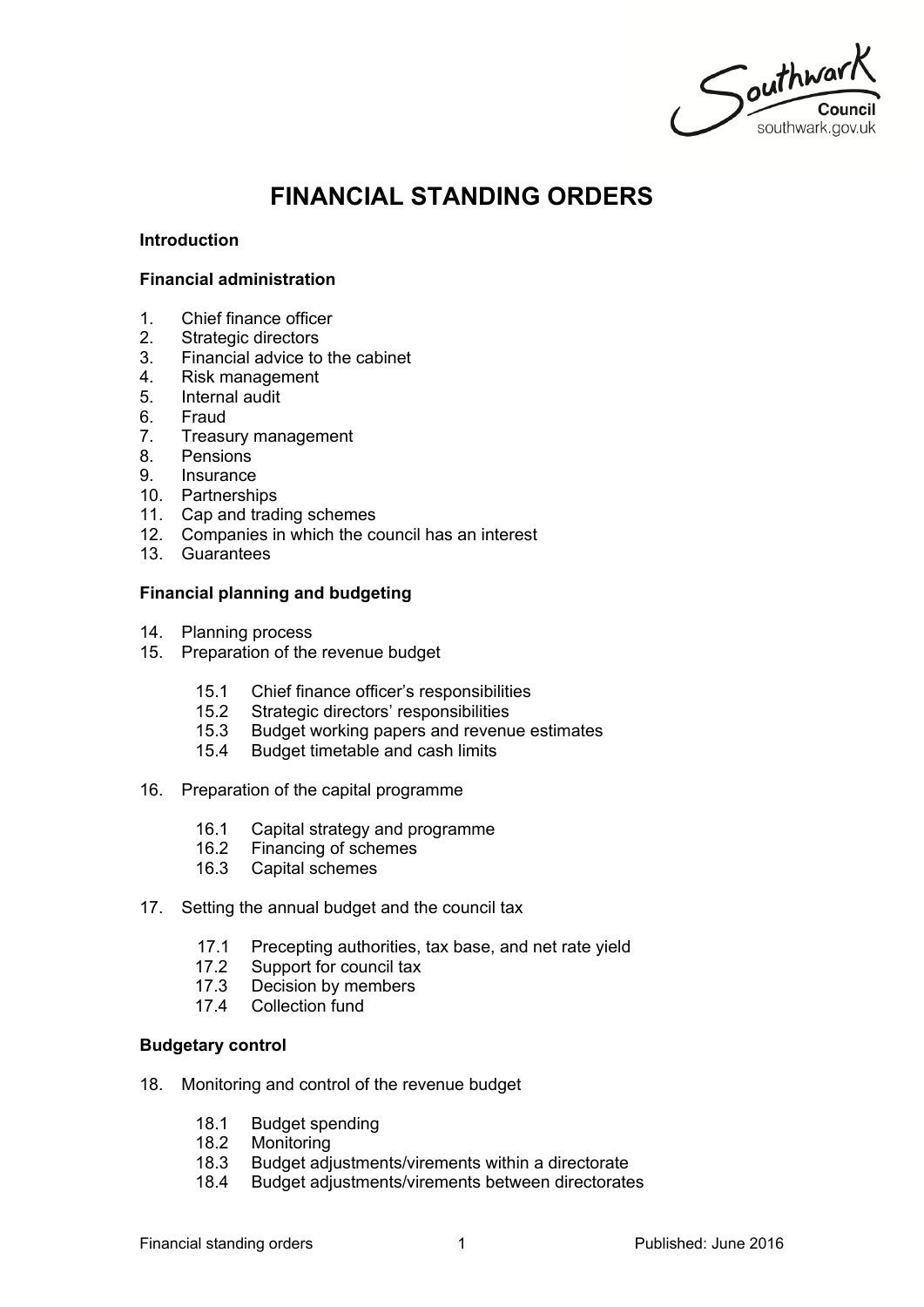- 18.5 Treatment of overspends and underspends
- 18.6 Accuracy of accounts
- 19. Monitoring and control of the capital programme
	- 19.1 Control
	- 19.2 Reporting requirements
	- 19.3 Variations to the capital programme
	- 19.4 Major overspends and underspends
	- 19.5 Accuracy of accounts
- 20. Annual statement of accounts
	- 20.1 Chief finance officer's responsibilities
	- 20.2 Strategic directors' responsibilities
- 21. Leases
	- 21.1 Capital accounting considerations
	- 21.2 Consent
- 22. Schools financial framework
	- 22.1 Application of standing orders
	- 22.2 Financial regulations
	- 22.3 Scheme for financing schools
- 23. Treasury management
	- 23.1 Prudential framework
	- 23.2 Borrowing and treasury management strategy and decisions
	- 23.3 Departure from ODPM guidance or the CIPFA code

#### **Glossary**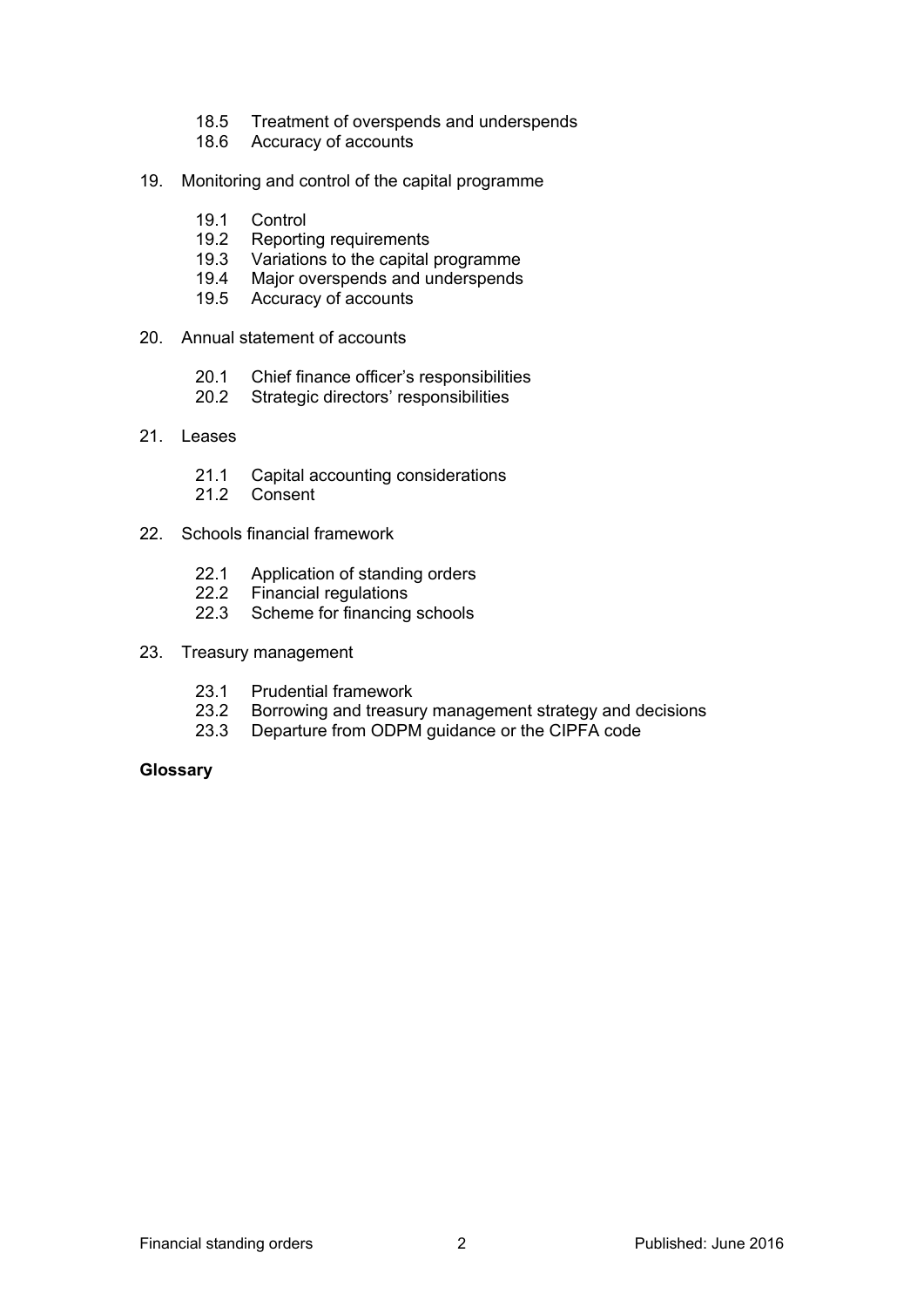#### **Introduction**

The financial standing orders (FSOs) provide the framework for managing the council's financial affairs. They apply to every member and to all staff including temporary/agency staff, interims and consultants.

All members and staff have a general responsibility for taking reasonable action to provide for the security of assets under their control and for ensuring that the use of these resources is legal, is properly authorised, provides value for money and achieves best value. Failure to abide by the FSOs may lead to action under the disciplinary procedure.

The FSOs identify the financial responsibilities of:

- The full council
- The cabinet
- The chief finance officer (strategic director of finance and governance)
- The monitoring officer (director of law and democracy)
- Strategic directors
- All staff and members.

References in these standing orders to "the cabinet" should be taken to include decisions taken by the whole cabinet, decisions by any committee of the cabinet and decisions by individual members of the cabinet. Delegations to the cabinet are set out elsewhere in the constitution.

The chief finance officer is responsible for maintenance and regular reviews of the FSOs and, as set out in article 1, may make minor changes (see Glossary) to the financial standing orders, after consultation with the monitoring officer.

The FSOs are supported by financial regulations and other detailed financial procedures, setting out how the FSOs are implemented. All staff and members must ensure that they read and follow these procedures.

#### **Financial administration**

#### **1. Chief finance officer**

- 1.1 The strategic director of finance and governance is the officer appointed by the council in accordance with section 151 of the Local Government Act 1972, section 114 of the Local Government Finance Act 1988, the Accounts and Audit (England) Regulations 2015, and section 25 of the Local Government Act 2003. As chief finance officer, the postholder must ensure that the council's financial affairs are administered in a proper manner, in compliance with all relevant professional codes of practice, and all statutory obligations.
- . 1.2 All matters connected with the financial administration of the council's affairs are the delegated responsibility of the chief finance officer, except any matters which are delegated to other officers or reserved to committees of council members, the cabinet, or to the council itself. The chief finance officer may authorise other officers to carry out matters delegated to him/her except the section 151 responsibilities.
- 1.3 The chief finance officer is responsible for issuing the financial regulations [and other detailed procedures] to underpin the FSOs. Members, staff and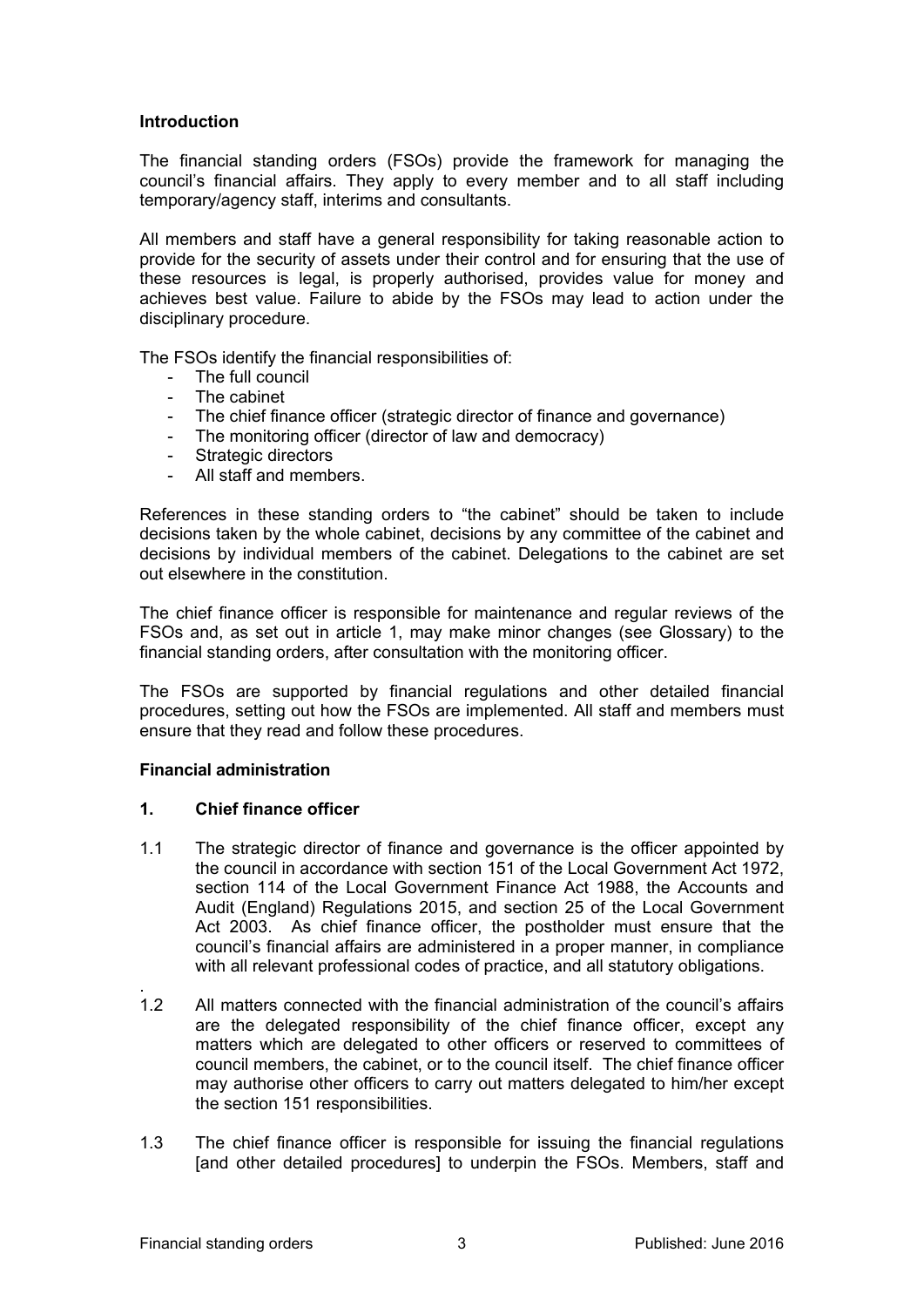others acting on behalf of the council are required to familiarise themselves with financial regulations and to fully comply with them.

1.4 The chief finance officer is also responsible for reporting, where appropriate, breaches of the FSOs to the council and/or cabinet.

#### **2. Strategic directors**

- 2.1 Strategic directors are responsible for ensuring that there is proper financial management within their department. Specific responsibilities are set out in the scheme of delegation for financial authority and accountability. Strategic directors must set and maintain a departmental scheme of management setting out the levels of authorisation and standards for the department.
- 2.2 Strategic directors must maintain adequate systems of internal control over financial operations and processes and secure the accuracy and integrity of financial information and systems operating within their departments.
- 2.3 Strategic directors must ensure compliance with procedural instructions on financial administration issued by the chief finance officer.

#### **3. Financial advice to the cabinet**

- 3.1 Corporate and strategic matters. The chief finance officer will provide financial advice to the council, its committees, sub-committees, and similar bodies of members including the cabinet on all matters of a corporate or strategic financial nature or of an interdepartmental nature.
- 3.2 Departmental matters. Strategic directors are responsible for financial advice to committees, sub-committees and similar service bodies of members including the cabinet on all financial matters of a departmental nature.

#### **4. Risk management**

4.1 The chief finance officer will be responsible for ensuring awareness of and compliance across the council with risk management responsibilities and protocols as they impact upon day-to-day operations and major project activities and for reporting on risk management as appropriate.

#### **5. Internal audit**

- 5.1 The chief finance officer is responsible for:
	- safeguarding the independence of internal audit
	- determining the overall audit arrangements and the annual internal audit plan
	- the content and distribution of internal audit reports
	- the form and frequency of reports which may be made to the audit and governance committee arising from internal audit activity.
- 5.2 It is the responsibility of all council officers to implement agreed recommendations and to provide, upon the request of the chief finance officer or a person nominated by him or her for this purpose, any information, explanation or document under the control of the officer concerned which is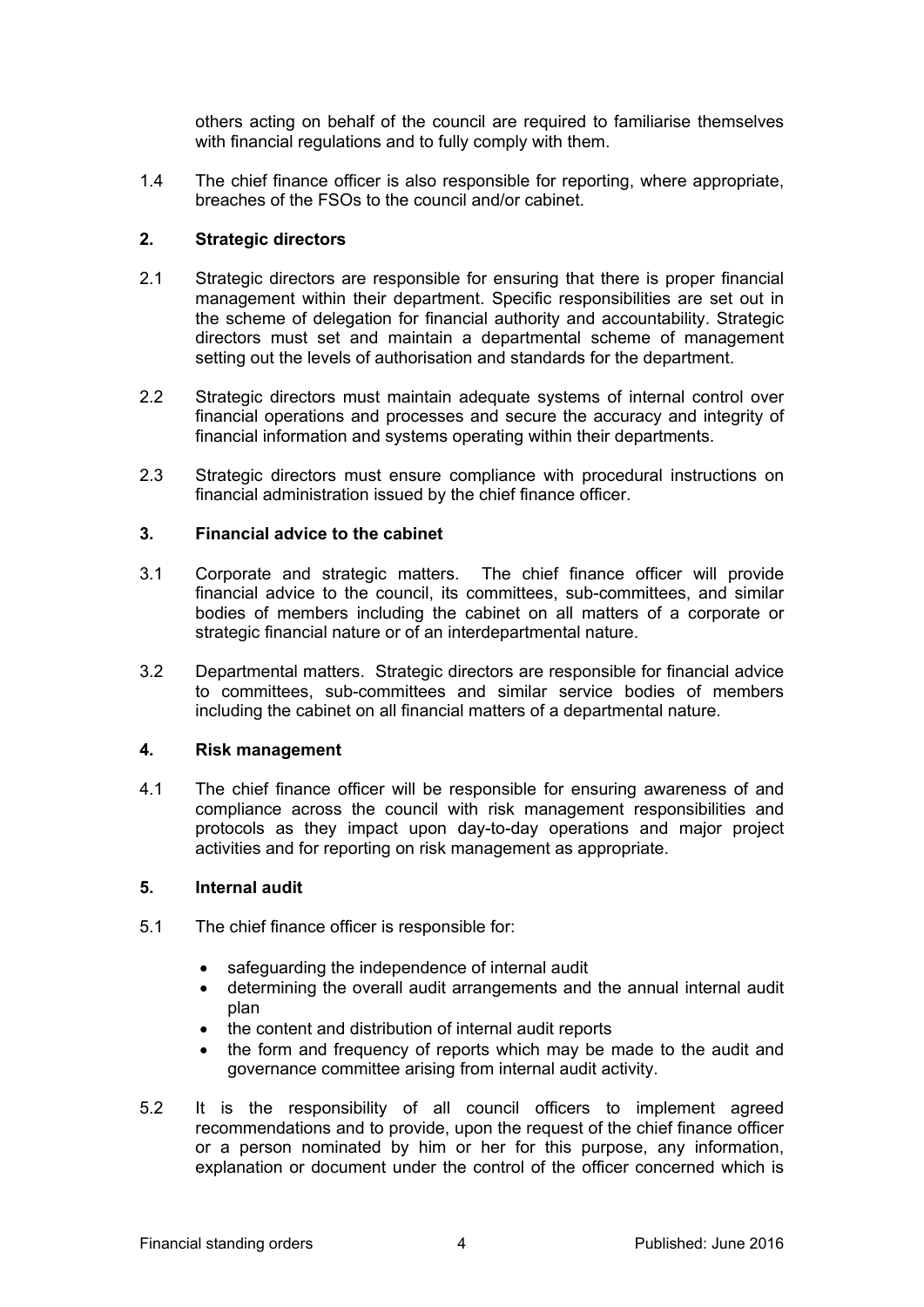required for the purposes of or in connection with an internal audit inquiry, project, or investigation.

5.3 The chief finance officer will report to the audit and governance committee any serious breach of financial standing orders or of the financial regulations or procedural instructions issued in accordance with them.

## **6. Fraud**

6.1 The chief finance officer is responsible for management of the investigation process for all suspected cases of fraud, corruption, financial loss or malpractice.

## **7. Treasury management**

7.1 All treasury management decisions are the responsibility of the chief finance officer, as set out in paragraph 23 below.

#### **8. Pensions**

8.1 All pension scheme decisions are the responsibility of the chief finance officer, acting on the advice of the pensions advisory panel, as set out in part 3 of the constitution.

#### **9. Insurance**

9.1 All insurance decisions are the responsibility of the chief finance officer.

## **10. Partnerships**

10.1 Financial governance arrangements in respect of partnerships must meet the requirements of the chief finance officer and his written approval must be obtained before any partnership arrangements are entered into.

#### **11. Cap and trading schemes**

11.1 The chief finance officer must be consulted on all decisions relating to the landfill allowance trading scheme (LATS) and any similar cap and trading schemes.

## **12 Companies in which the council has an interest**

12.1 The chief finance officer and monitoring officer must be consulted on all proposals relating to the establishment of companies in which the council is to have an interest.

#### **13 Guarantees**

13.1 Any proposal for giving a financial guarantee on behalf of a party external to the council must have prior written approval of the chief finance officer.

## **Financial planning and budgeting**

#### **14. Planning process**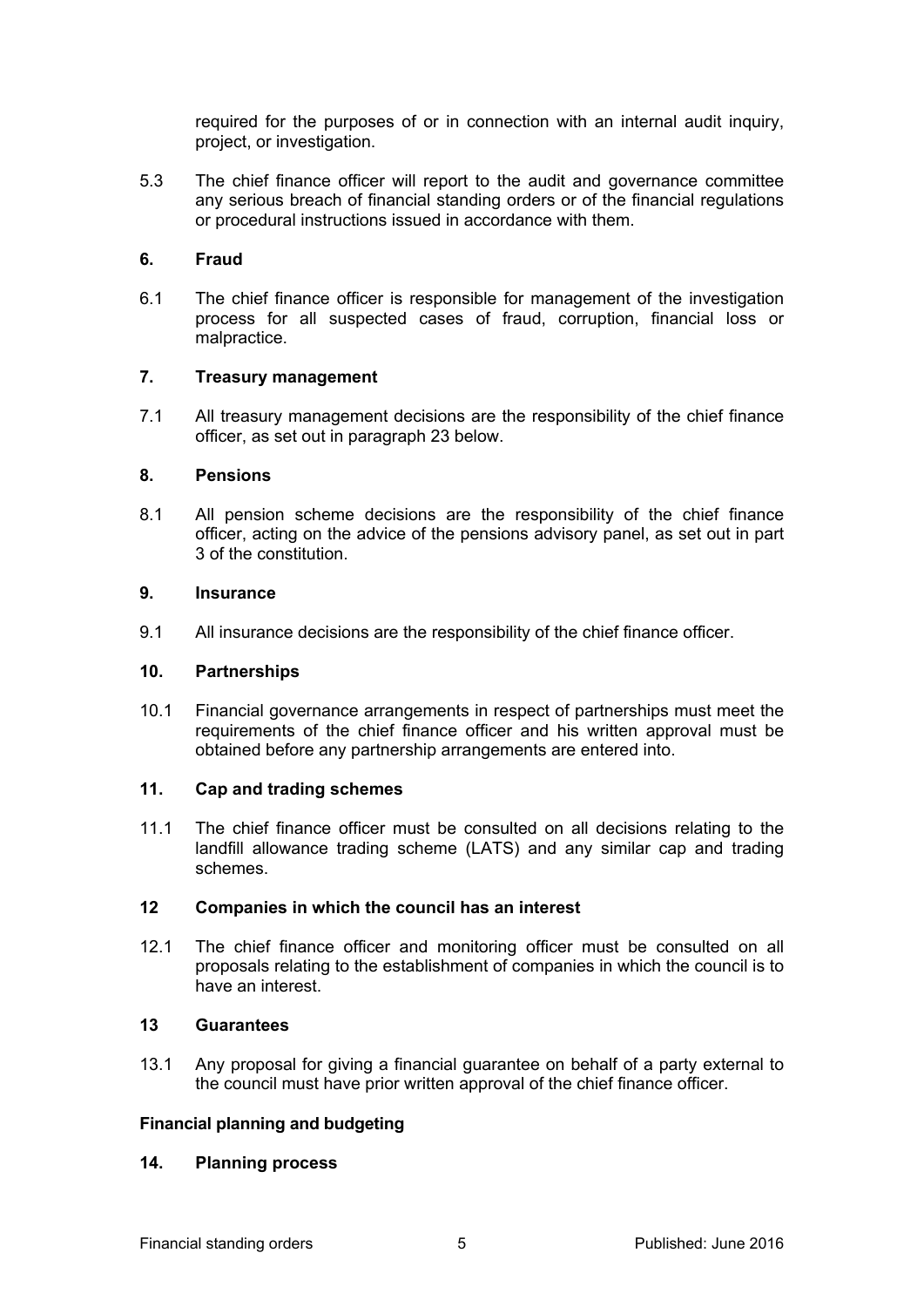14.1 The council's financial planning processes and planning horizons, for the revenue budgets (including the housing revenue account), the capital programme and the medium term resources strategy, will be determined by the chief finance officer, subject to approval by the cabinet. This will have regard to the council plan.

## **15. Preparation of the revenue budget**

#### **15.1 Chief finance officer's responsibilities**

- 15.1.1 The chief finance officer is responsible for the overall coordination of the budget process. Under section 25 of the Local Government Act 2003, s/he also has specific responsibilities for reporting on:
	- the robustness of the estimates
	- the adequacy of the proposed financial reserves.
- 15.1.2 The chief finance officer also has specific responsibility for confirming the deployment of the dedicated schools grant in support of the schools budget, as required by section 16 of the Education Act 2002 and the Accounts and Audit (England) Regulations 2015.

#### **15.2 Strategic directors' responsibilities**

- 15.2.1 Preparing the revenue budget for the services in his/her departments in consultation with the relevant member of the cabinet, which will have regard to the community strategy, council plan, corporate priorities and business plans.
- 15.2.2 Ensuring that corporate deadlines are met.
- 15.2.3 Ensuring that resources are allocated through a detailed budget on SAP by the deadline set by the chief finance officer.
- 15.2.4 Ensuring that reports are submitted to the relevant cabinet member(s), seeking approval of fees and charges in relation to their areas of responsibility.

#### **15.3 Budget working papers and revenue estimates**

- 15.3.1 All working papers and revenue estimates must be prepared in accordance with issued procedural instructions. The instructions will include information in respect of inflation, capital financing costs and other variables outside the control of service departments.
- 15.3.2 The revenue estimates must include forecast expenditure and income for the year.

## **15.4 Budget timetable and cash limits**

15.4.1 As part of the council's arrangements for medium term financial planning and budget preparation, the cabinet will give guidance on the budget timetable to be adopted and the resource constraints (cash limits) within which business plans and budget estimates must be prepared. The cabinet may also, as part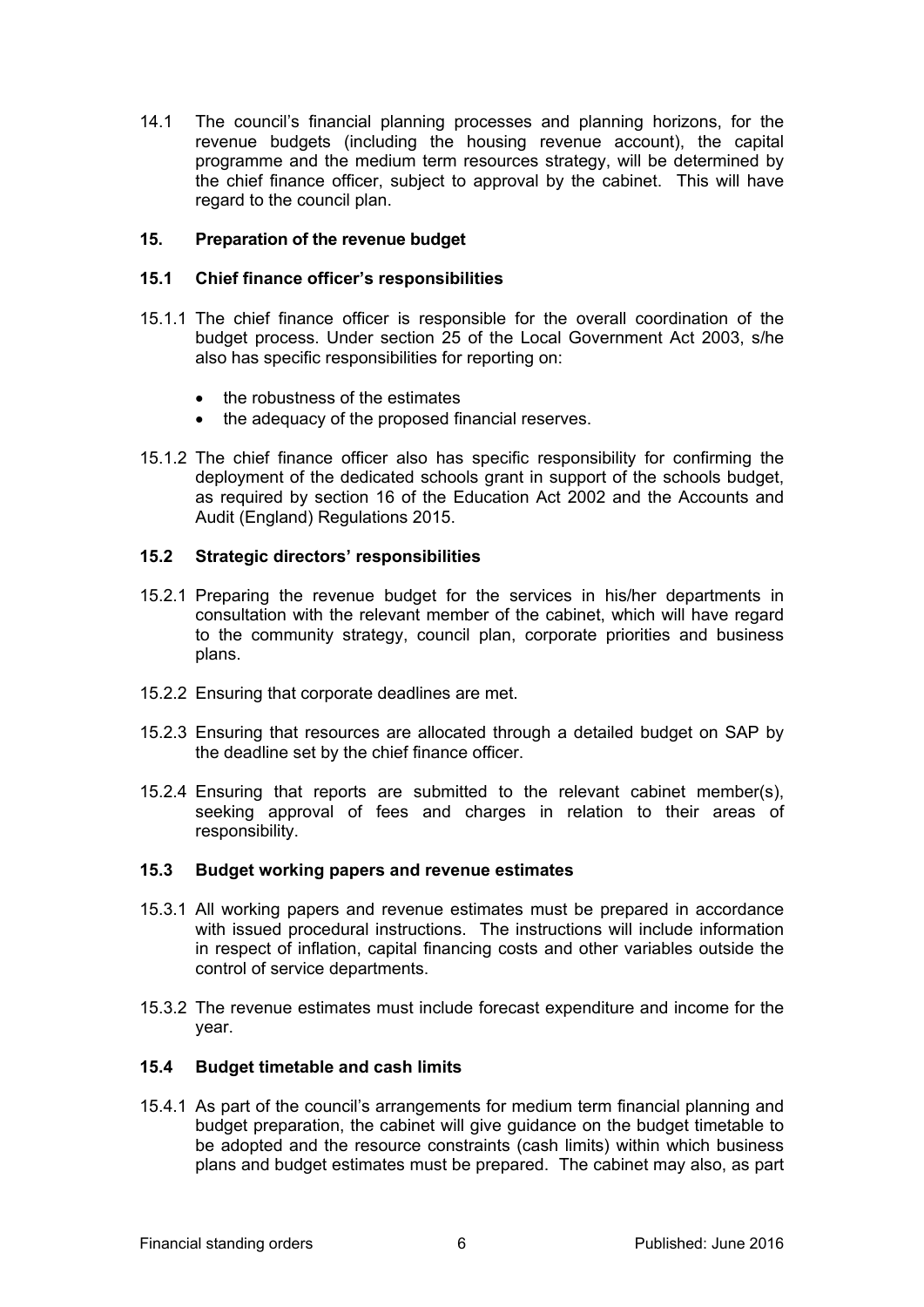of a strategy to integrate strategic planning with four-year budgeting, issue indicative cash limits for up to four years ahead.

## **16. Preparation of the capital programme**

## **16.1 Capital strategy and programme**

16.1.1 Council assembly will, on consideration of reports at least every four years and as necessary in the event of a significant change in circumstances from the chief finance officer, agree the capital strategy and programme. The reports from the chief finance officer will consider the compliance of proposed schemes in the programme with the medium term resources strategy, the capital resources available to the council, the revenue implications of the proposed capital expenditure, and any other relevant information.

## **16.2 Financing of schemes**

16.2.1 Within the overall approved capital programme, the chief finance officer will decide the method by which any particular scheme will be financed in consultation with the cabinet member for finance, modernisation and performance.

## **16.3 Capital schemes**

16.3.1 Approval to spend on individual capital schemes will only be given once issued procedural instructions have been complied with and cash flow implications have been determined and assessed to the satisfaction of the chief finance officer.

## **17. Setting the annual budget and the council tax**

## **17.1 Precepting authorities, tax base, and net rate yield**

- 17.1.1 The cabinet must before 31 January each year approve the council tax base for the following financial year.
- 17.1.2 Following the cabinet decision, the chief finance officer will inform precepting and levying bodies of the approved council tax base.
- 17.1.3 The chief finance officer must before 31 January each year sign off the estimated net rate yield for national non domestic rates for the following financial year.
- 17.1.4 The chief finance officer will inform the government and the Greater London Authority (GLA) of the approved estimated net rate yield, so that the appropriate payments can be made to the government and GLA.

## **17.2 Support for council tax**

17.2.1 The council must before 31 January each year approve any changes to its scheme for council tax support for the following financial year.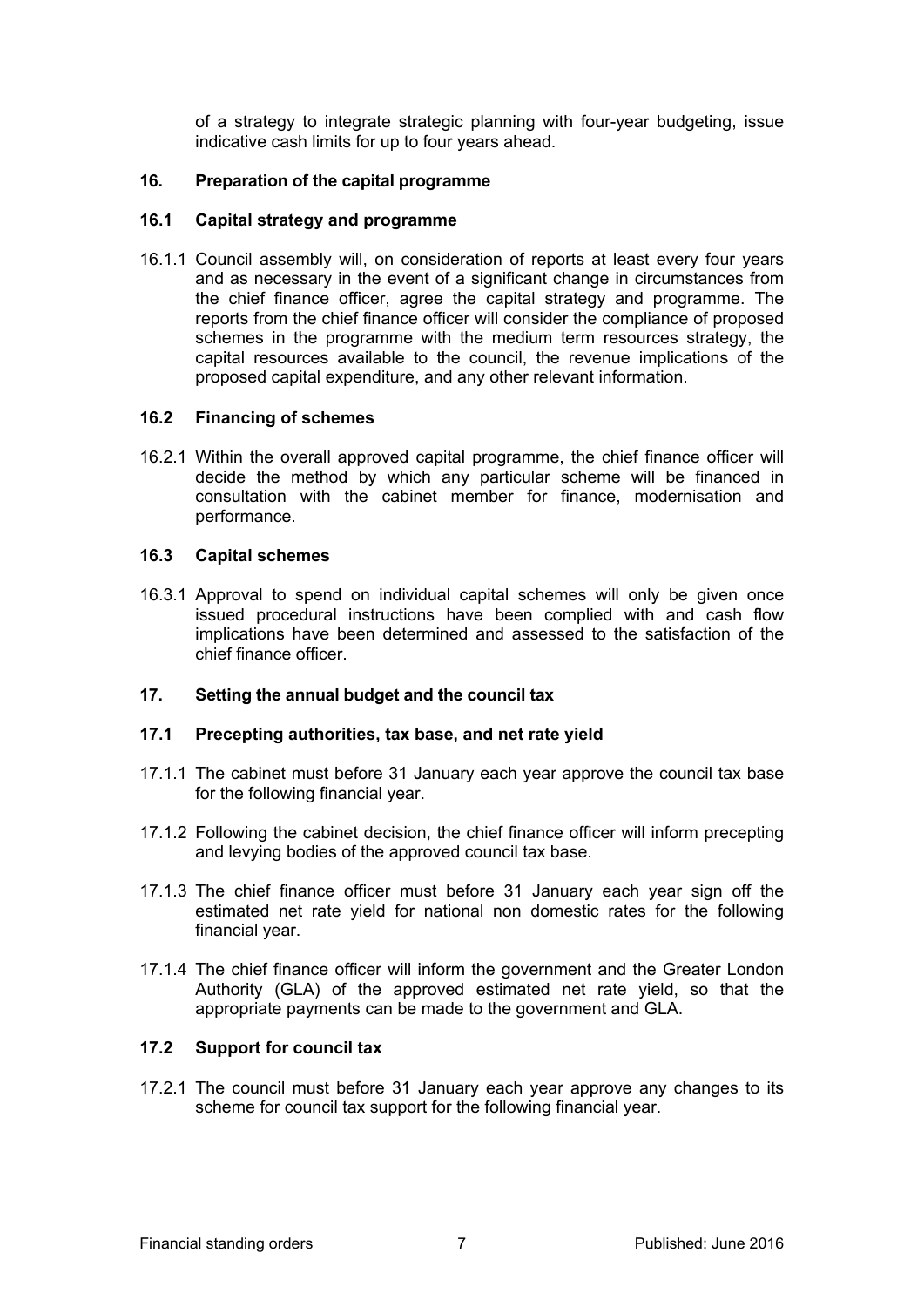## **17.3 Decision by members**

- 17.3.1 The cabinet will make recommendations to the council regarding the annual budget for the following financial year and the council tax required to finance it.
- 17.3.2 At a meeting on or before 1 March each year, the council will set the overall council tax (including the impact of the GLA precept) for the following financial year.
- 17.3.3 All members must ensure that any outstanding debts relating to council tax or national non-domestic rates payable by them to the council have been settled at least one clear working day before the council assembly meeting at which the overall council tax is set.

## **17.4 Collection fund**

17.4.1 The chief finance officer will determine the probable collection fund surplus or deficit for the year, notify precepting bodies, and report to the cabinet.

## **Budgetary control**

## **18. Monitoring and control of the revenue budget**

## **18.1 Budget spending**

18.1.1 Following approval by the council of the annual revenue estimates, strategic directors may spend within the agreed budget for their departments. They must ensure that the net expenditure for their departments does not exceed the approved budget. They must also ensure that they do not incur expenditure on budgets outside their departmental budget without first getting approval from the relevant strategic director.

## **18.2 Monitoring**

- 18.2.1 Strategic directors must:
	- ensure that there are adequate systems to monitor and audit the resources allocated to services.
	- monitor at least monthly the accurately projected income and expenditure outturn for the financial year under each budget heading, having regard to any contingent or other liabilities for which financial provision may be required.
	- present reports containing up to date summary projections to the relevant cabinet member each month.
- 18.2.2 The chief finance officer must report on the overall financial position of the council to the cabinet on a regular basis. This report will include any concerns he/she may have about the outturns projected by strategic directors or about financial controls within departments.

## **18.3 Budget adjustments/virements within a directorate**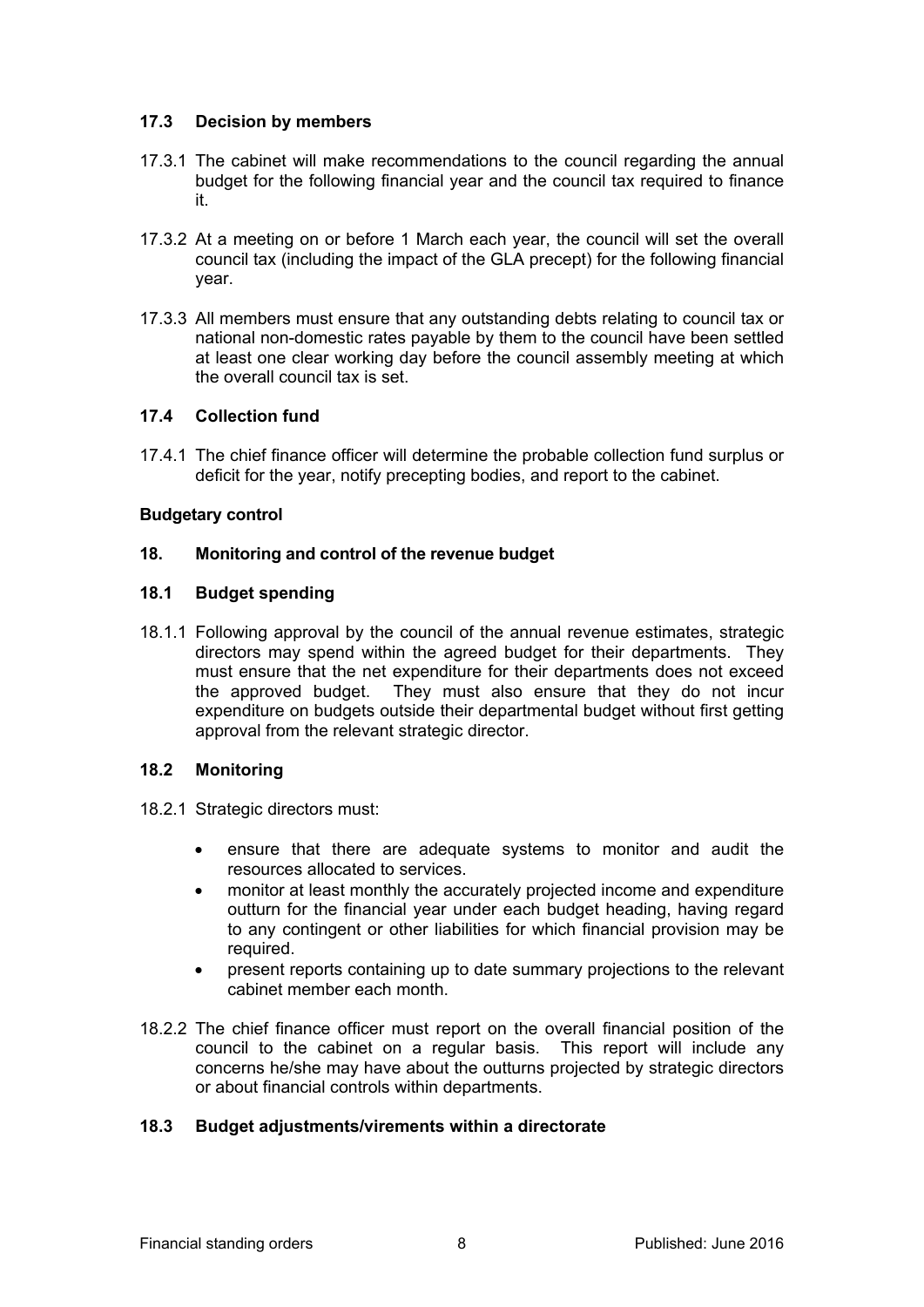- 18.3.1 Strategic directors may vire budget provision between services as set out in the budget book within their department, subject to the following:
	- i) The authority for all virements must comply with each department's scheme of management.
	- ii) Budget adjustments/virements may not alter the aggregate sum of any one of the budgets listed in the schedule of corporately controlled budgets (e.g. insurance, national insurance, pensions and capital charges), unless previously agreed in writing by the chief finance officer, who is responsible for maintaining the schedule.
	- iii) If the budget adjustment/virement is in excess of £250,000, the strategic director must notify it to the chief finance officer who will obtain the approval of the cabinet at the earliest opportunity. This rule applies where there is movement of an approved budget from one service to another and to adjustments between subjective categories of income and expenditure such as to reflect additional grant or other income and associated expenditure.

#### **18.4 Budget adjustments/virements between directorates**

- 18.4.1 Budget adjustments/virements may not alter the aggregate sum of any one of the budgets listed in the schedule of corporately controlled budgets (e.g. insurance, national insurance, pensions and capital charges), unless previously agreed in writing by the chief finance officer, who is responsible for maintaining the schedule.
- 18.4.2 Technical adjustments relating to closing the accounts, including those to corporately controlled budgets, will be reflected in the statement of accounts signed by the chief finance officer. Examples of technical adjustments include those in relation to capital charges such as depreciation and international accounting standard (IAS) 19 – accounting for employee benefits.
- 18.4.3 Inter–departmental and reserves adjustments/virements of £250,000 or less may be actioned with the agreement of the relevant strategic director(s), in line with each department's scheme of management, and must be reported to the cabinet.
- 18.4.4 Where an inter-departmental or reserve adjustments/virement exceeds £250,000, the relevant strategic director(s) must obtain written consent from the chief finance officer who will obtain the approval of the cabinet.
- 18.4.5 Subject to paragraph 13 of Part 3A of the Constitution "matters reserved to council assembly", the cabinet may at any time during a financial year, having considered a report of the chief finance officer, vary the departmental approved budget either:
	- to require mid-year savings to compensate for a projected corporate overspend
	- to allocate to departments sums included within corporate provisions or budgets, excluding those which form part of the schedule of corporately controlled budgets maintained by the chief finance officer.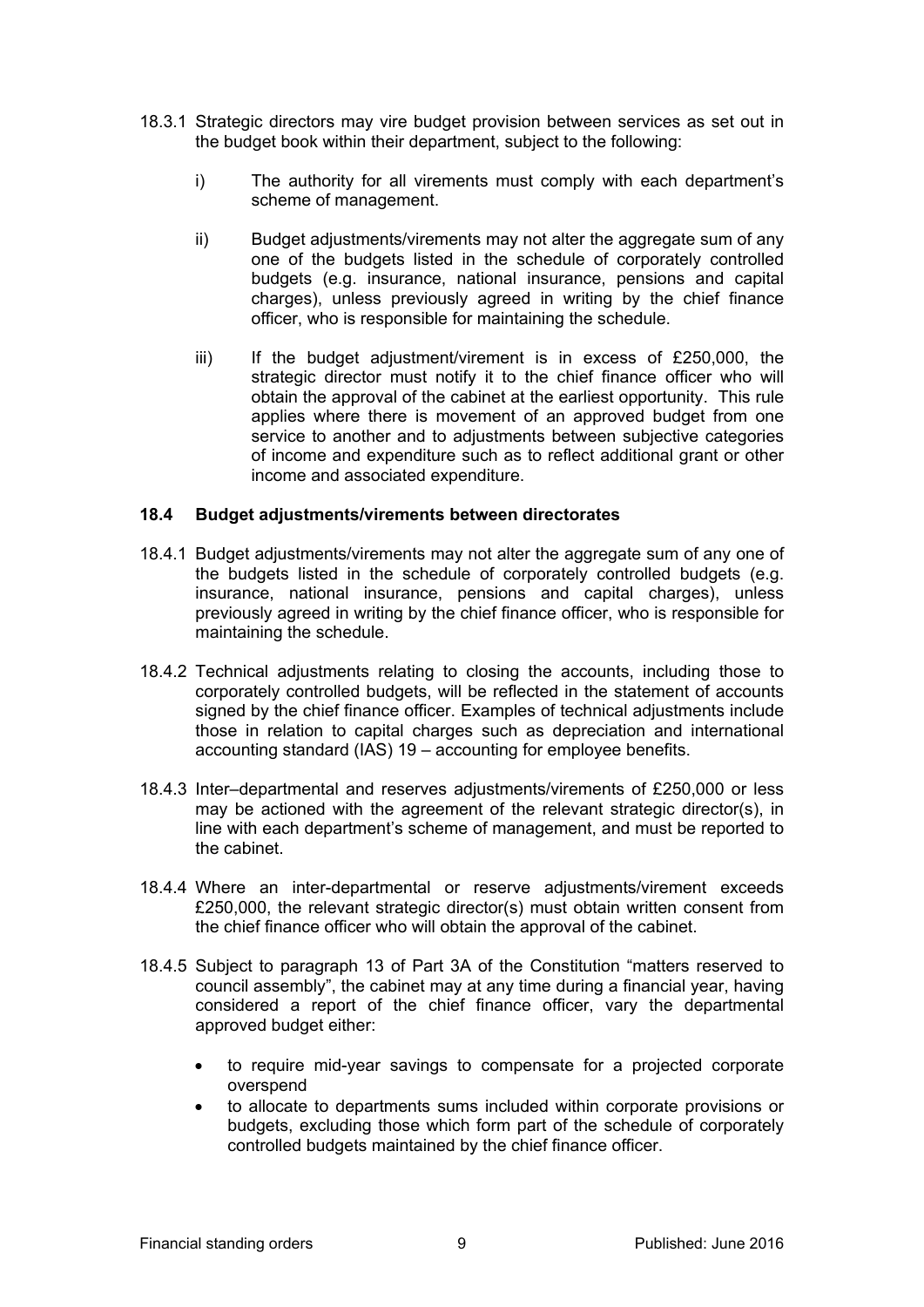## **18.5 Treatment of overspends and underspends**

18.5.1 The chief finance officer may, on consideration of the overall financial position of the council at the end of a financial year, recommend to the cabinet whether overspends by departments should be set off against budgets in the subsequent financial year and whether underspends by departments can be made available for specific projects or carried forward to the subsequent financial year, or otherwise accounted for, in line with the medium term resources strategy.

## **18.6 Accuracy of accounts**

- 18.6.1 It is the responsibility of strategic directors, having regard to any guidance which may be issued by the chief finance officer, to ensure that all items are correctly accounted for, and that all expenditure and income is charged to a revenue account in the first instance, in accordance with proper accounting practices. The only exceptions under the provisos of the Local Government Act 2003 are:
	- expenditure under finance leases
	- expenditure permitted to be charged to capital
	- the repayment of sums borrowed
	- expenditure on approved instruments (treasury loans)
	- payments from the superannuation funds
	- the use of trust funds
	- transactions within the collection fund.

## **19. Monitoring and control of the capital programme**

## **19.1 Control**

19.1 Strategic directors must ensure that their total departmental capital spending in any financial year does not exceed the relevant provision within the capital programme, except where approved by the cabinet.

## **19.2 Reporting requirements**

- 19.2.1 The chief finance officer will report on the actual capital expenditure incurred by the council as a whole to the cabinet on a regular basis. This report will include details of variations to the capital programme (see (c) below), the projected outturn for the financial year and the total capital resources available to the council with which to finance such expenditure.
- 19.2.2 The chief finance officer will report to the cabinet on the outturn position for capital expenditure for each financial year

## **19.3 Variations to the capital programme**

#### 19.3.1 Virements

Virements between capital projects or programme headings as set out in the overall programme approved by council assembly must be notified by the relevant strategic director to the chief finance officer and cannot be actioned until they have been approved as follows: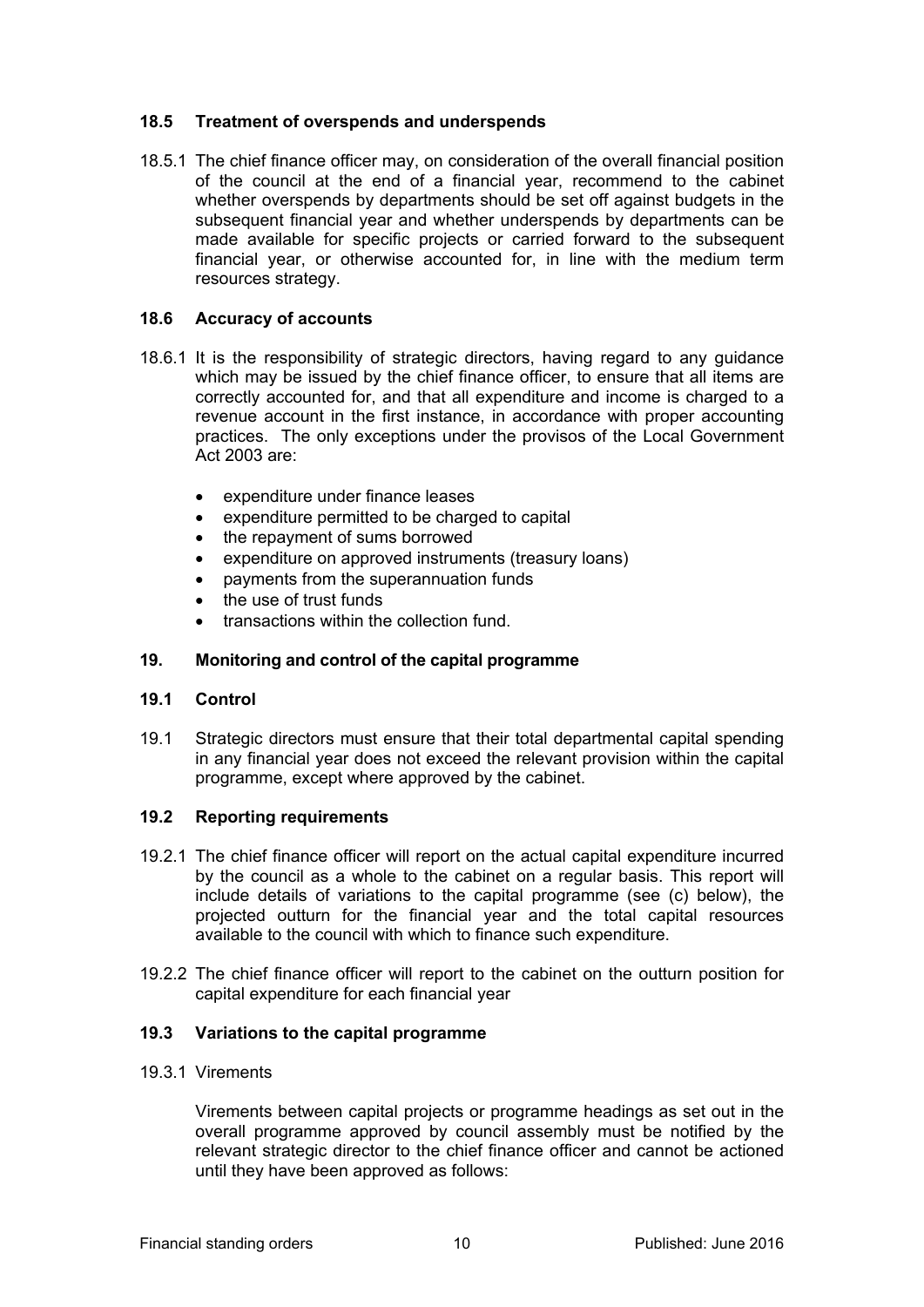- $\bullet$  up to £100,000 chief finance officer
- over £100,000 and up to £1,000,000 the cabinet member for finance, modernisation and performance, after consultation with the relevant cabinet member(s)
- over £1,000,000 and up to £10,000,000 the cabinet
- $\bullet$  over £10,000,000 council assembly.

## 19.3.2 Changes to profiles of expenditure and resources

Changes to profiles for capital projects or programme headings as set out in the overall programme approved by council assembly must be notified by the strategic director to the chief finance officer and cannot be actioned until they have been approved as follows:

- up to £250,000 strategic director
- over £250,000 cabinet member for finance, modernisation and performance, after consultation with the relevant cabinet member.

## **19.4 Major overspends and underspends**

19.4.1 Strategic directors must report to the chief finance officer who will report to the cabinet on any schemes in progress, which are forecast to overspend or underspend by 10% or more compared to the approved budget unless the overspending or underspending amounts to less than £250,000. The report must give the reasons for the overspending or underspending.

## **19.5 Accuracy of accounts**

19.5.1 It is the responsibility of strategic directors, having regard to any guidance which may be issued by the chief finance officer, to ensure that all items are correctly coded and only expenditure classified as capital expenditure in accordance with proper accounting practices or as defined as such under the Local Government Act 2003 (and subsequent regulations) is charged to capital.

## **20. Annual statement of accounts**

## **20.1 Chief finance officer's responsibilities**

20.1.1 The chief finance officer is responsible for the preparation and certification of the annual statement of accounts in accordance with current legislation and in particular with the Accounts and Audit (England) Regulations 2015. The chief finance officer will make arrangements for the coordination of the council's closing of accounts programme to ensure compliance with national guidelines.

## **20.2 Strategic directors' responsibilities**

- 20.2.1 Strategic directors are responsible for ensuring:
	- i) the accuracy of their departmental accounts and compliance with all current legislation and applicable accounting codes of practice
	- ii) the prompt production of adequate working papers to justify all items attributable to them in the statement of accounts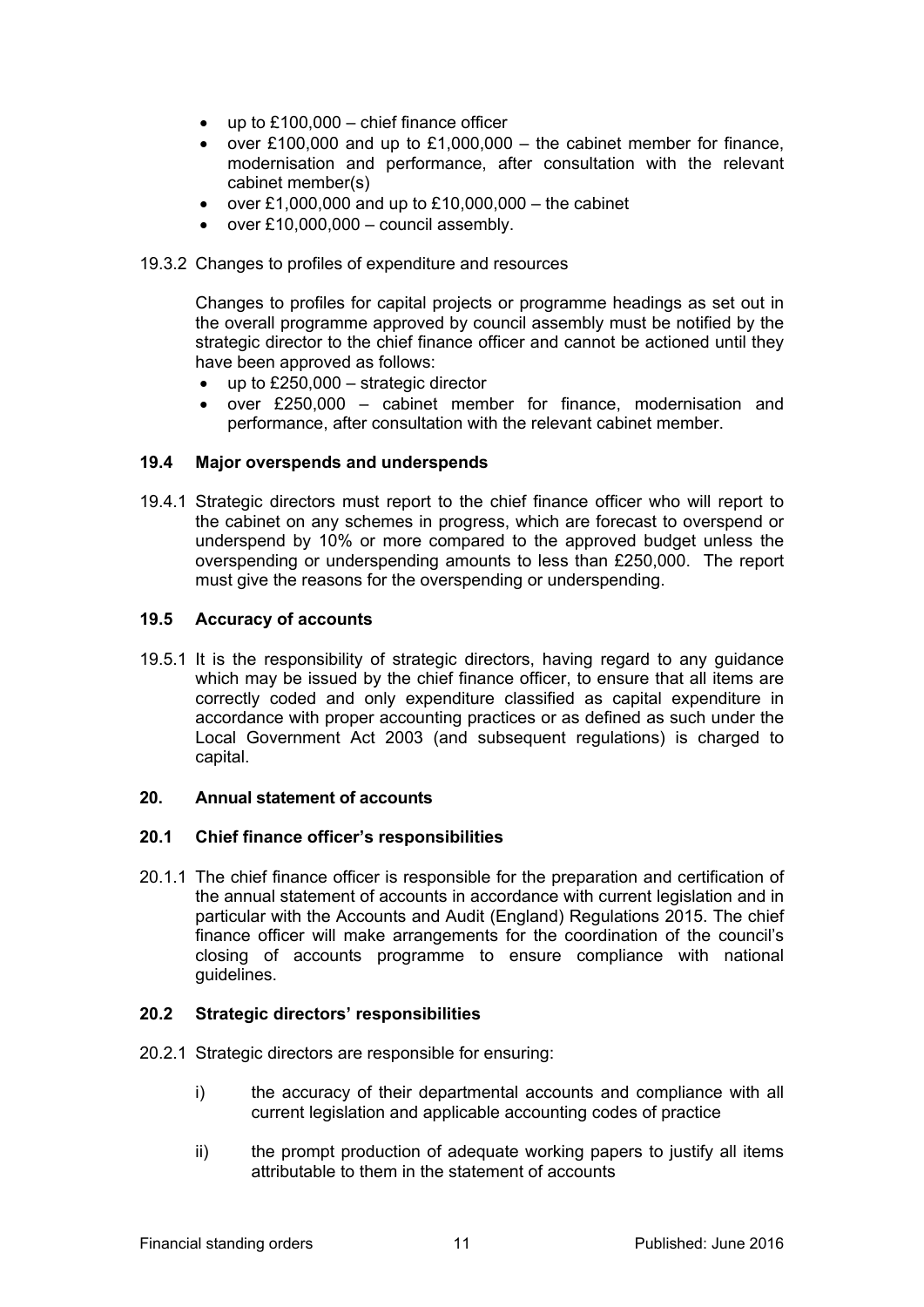- iii) the achievement of their departmental closing of accounts programme in line with the chief finance officer's timetable for the closure of accounts and production of the annual statement of accounts
- iv) the completion of all grant claims accurately, within deadlines and with adequate supporting working papers, ensuring that income due to the council is maximised
- v) that their staff cooperate fully with the council's external auditors during their audit of the accounts and grant claims.

## **21. Leases**

## **21.1 Capital accounting considerations**

21.1.1 The taking or granting of a lease on any asset may form part of the council's capital expenditure or receipts, and must, therefore, be provided for.

## **21.2 Consent**

- 21.2.1 Strategic directors are required to consult with the chief finance officer as early as possible in order to obtain advice on the correct assessment of a lease (as 'finance' or 'operating') and to obtain written permission from him before taking or granting a lease on any asset. The exceptions to this are:
	- i) the granting of short term leases on property within the commercial property portfolio managed by the director of regeneration
	- ii) the granting of leases on housing revenue account dwellings under the right to buy provisions of the Housing Act 1985.

## **22. Schools financial framework**

## **22.1 Application of standing orders**

22.1.1 Delegated budgets of schools, in accordance with the Schools Standards and Framework Act 1998, remain part of the authority. The statutory responsibilities of the chief finance officer apply to schools in the same way as any other part of the council.

## **22.2 Financial regulations**

22.2.1 Financial regulations applying to schools which differ from those issued to strategic directors and departments will be issued by the strategic director of children's and adults services after agreeing them with the chief finance officer.

## **22.3 Scheme for financing schools**

22.3.1 The chief finance officer and strategic director of children's and adults services will consult on and issue a scheme for financing schools annually.

## **23. Treasury management**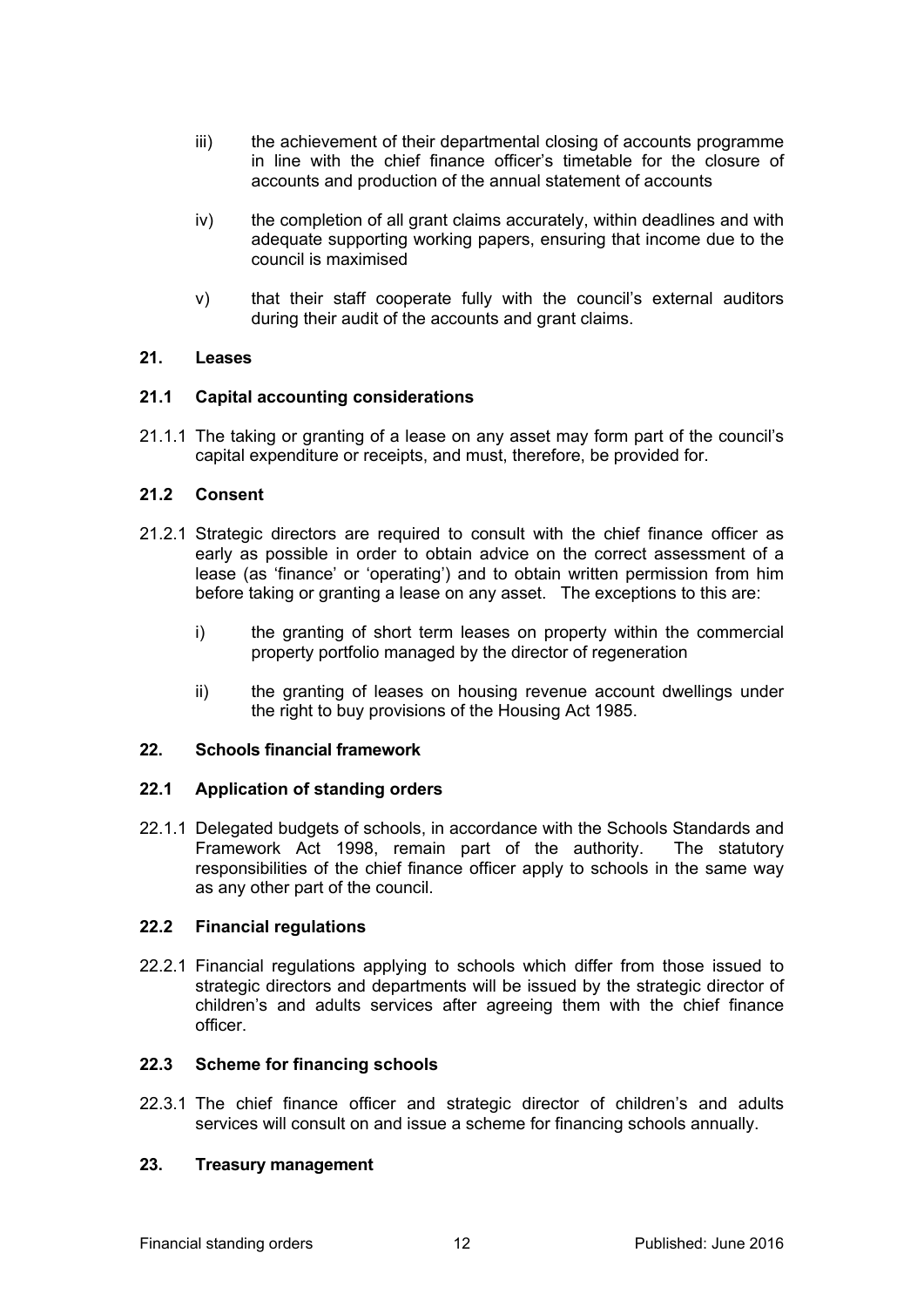## **23.1 Prudential framework**

#### 23.1.1 Prudential indicators

The chief finance officer shall set out prudential indicators for capital finance and treasury management under the provisions of the Local Government Act 2003 for consideration and decision by council assembly alongside consideration of the budget and council tax each year.

#### 23.1.2 Reporting

The chief finance officer shall monitor and report at least twice a year to council assembly on performance against the indicators.

#### **23.2 Borrowing and treasury management strategy and decisions**

#### 23.2.1 Strategy

The chief finance officer shall set out the borrowing and treasury management strategy (including prudential borrowing arrangements) for consideration and decision by the council assembly each year, in accordance with ODPM guidance on local government investments and the CIPFA code of practice on treasury management in the public sector.

#### 23.2.2 Decisions

All cabinet and operational decisions on borrowing, credit finance and investments are delegated to the chief finance officer.

## 23.2.3 Reporting

The chief finance officer shall monitor and report on operational activity in relation to the strategy on a quarterly basis to the cabinet and at mid year and year end to council assembly.

## **23.3 Departure from ODPM guidance or the CIPFA code**

23.3.1 If the chief finance officer should wish to depart materially from the main principles of the guidance or code, the reasons should be reported to the council assembly.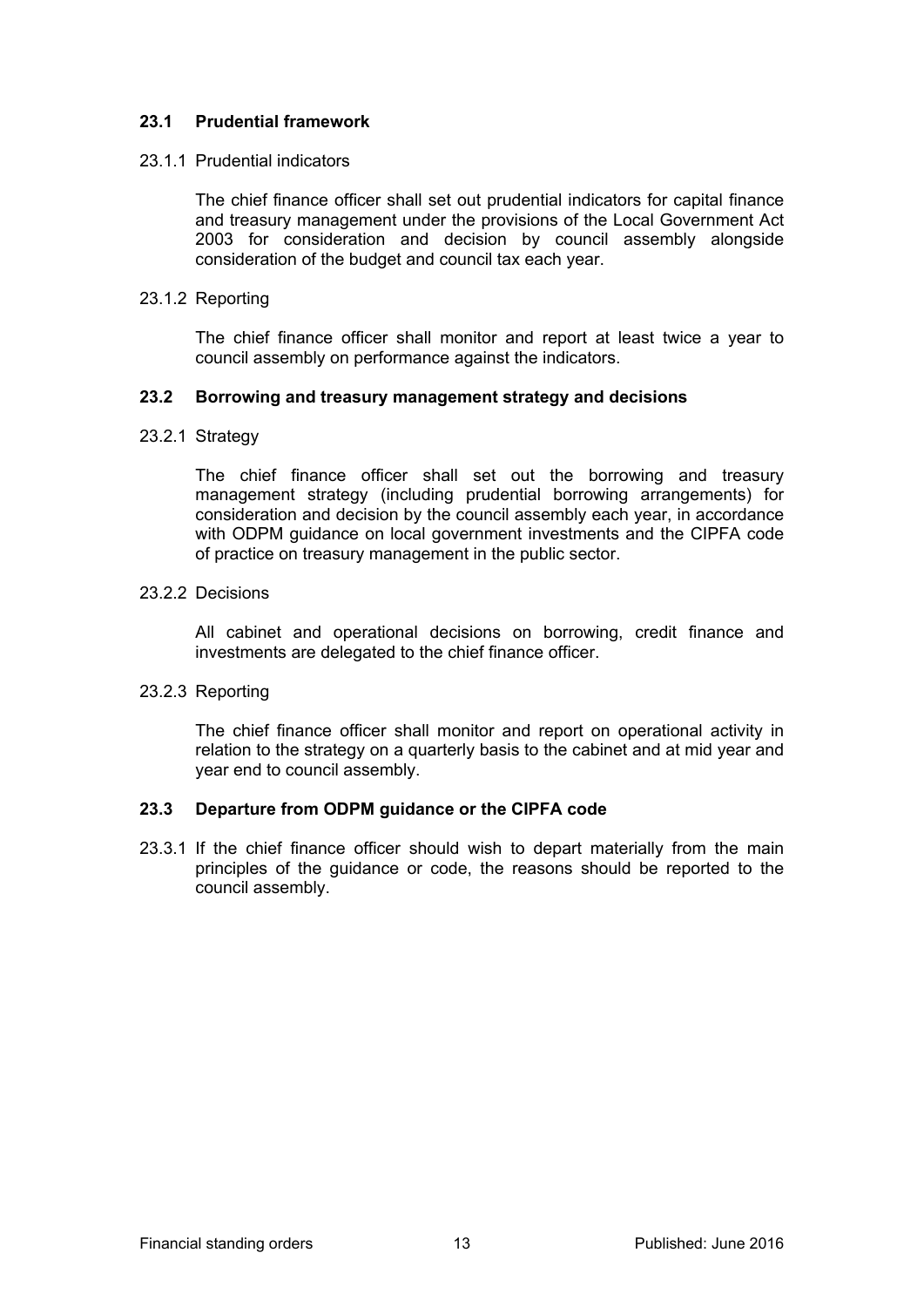# **Glossary**

| Budget adjustments/virements | A budget adjustment or virement is a movement<br>of an approved budget from one budget<br>heading or service to another. It will be self-<br>balancing and will be in response to either a<br>change in the level of service (increased or<br>decreased) or additional net costs or benefits<br>within a service. It includes changes to<br>expenditure and income budgets to take<br>account of new grants or other income and<br>associated expenditure including movements<br>between subjective categories of income and<br>expenditure and also corrections to budgets<br>which were set on the basis of incomplete<br>information. It may recognise movements to and<br>from reserves and balances, which may only be<br>actioned by the chief finance officer. |
|------------------------------|-----------------------------------------------------------------------------------------------------------------------------------------------------------------------------------------------------------------------------------------------------------------------------------------------------------------------------------------------------------------------------------------------------------------------------------------------------------------------------------------------------------------------------------------------------------------------------------------------------------------------------------------------------------------------------------------------------------------------------------------------------------------------|
| Capital programme            | The capital programme is a medium term<br>statement of the council's proposals for capital<br>expenditure, including leasing, having regard to<br>the likely level of resources.                                                                                                                                                                                                                                                                                                                                                                                                                                                                                                                                                                                      |
| <b>CIPFA</b>                 | The Chartered Institute of Public Finance and<br>Accountancy (CIPFA) is<br>with<br>the<br>body<br>responsibility for issuing guidance on<br>how<br>accounting standards are to apply to local<br>authorities.                                                                                                                                                                                                                                                                                                                                                                                                                                                                                                                                                         |
| <b>Financial regulations</b> | Financial regulations are such procedures that<br>the chief finance officer shall issue from time to<br>time as part of the financial standing orders.<br>They are available on the Source.                                                                                                                                                                                                                                                                                                                                                                                                                                                                                                                                                                           |
| Minor changes                | Minor changes are defined as:<br>typographical/presentational/explanatory<br>$\bullet$<br>changes<br>changes in statutory framework, i.e.<br>references to new or updated legislation<br>changes in titles, names or terminology<br>$\bullet$<br>changes consequential<br>to<br>other<br>$\bullet$<br>constitutional changes already made.                                                                                                                                                                                                                                                                                                                                                                                                                            |
| <b>ODPM</b>                  | The Office of the Deputy Prime Minister<br>(ODPM) is a former government department,<br>which became part of the Communities and<br>Local Government (CLG) department in May<br>2006.                                                                                                                                                                                                                                                                                                                                                                                                                                                                                                                                                                                 |
| Partnership                  | A partnership is an agreement between the<br>council and one or more parties to work<br>together to enable the service provider to give                                                                                                                                                                                                                                                                                                                                                                                                                                                                                                                                                                                                                               |